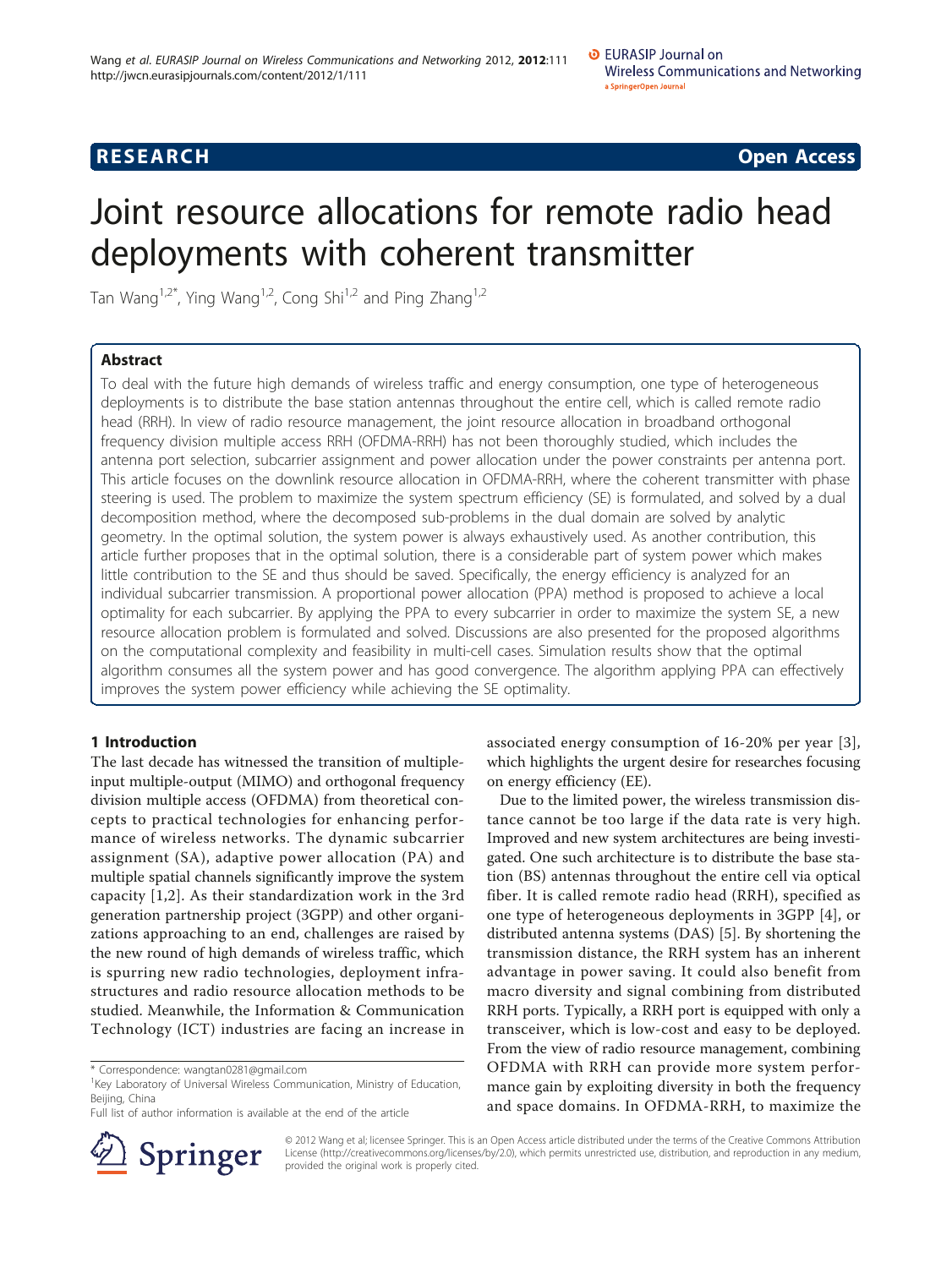system spectrum efficiency (SE), the BS should jointly manage the SA, PA and together the RRH antenna port selection. Moreover, the power constraints per port (PCPP) should be taken into account.

### 1.1 Related study

Research interests in RRH have grown considerably over the last few years. The topics include from capacity [\[6,7](#page-11-0)], joint processing [[8-10\]](#page-11-0), location optimization [[11\]](#page-11-0) to those considering the practical imperfect conditions such as backhaul constraints [[12\]](#page-11-0) and asynchronous interference [[13](#page-11-0)].

However, the literatures of joint resource allocation optimization in downlink OFDMA-RRH are rather limited. Many insightful researches focus on the optimal PA for single-band multi-user downlink transmission with PCPP [[9,10](#page-11-0),[14,15\]](#page-11-0), where OFDMA is not considered. In [[16](#page-11-0)], the joint problem is decomposed into two sub-problems: antenna-level and user-level scheduling. The RRH port selection is included in the antenna-level scheduling. Similar schemes can be found in [[17](#page-11-0)], where a hierarchical algorithm is proposed for wireless mesh networks. In these study, however, each user connects with only one RRH port, which simplifies the PCPP. In [[8](#page-11-0)], an improved null steering downlink OFDMA-RRH system is proposed which reduces both the inter-user correlation and the near-far problem resulting in a significant enhancement, but the PA therein is not jointly optimal. Our previous study in [[18\]](#page-11-0) addresses the joint problem to maximize system SE, but the assumption is made that subcarriers are assigned by the round robin method. The author of [[19\]](#page-12-0) additionally considers the minimum data rate as fairness constraint by setting a predefined minimum number of assigned subcarriers to each user. Nevertheless, the equal power allocation is used in his network flow approach. In a word, the joint resource allocation optimization in OFDMA-RRH has not been thoroughly studied.

A tradeoff between SE and EE is proposed in [\[20\]](#page-12-0), where the user's utility as a function of transmit power is proposed. Among the previous study for energy-saving in resource allocation, some researchers focus on how to minimize transmit power under constraints such as user signal-to-interference-plus-noise ratio (SINR) threshold [[15\]](#page-11-0). Some studies are trying to optimize the energy efficiency [\[21](#page-12-0)]. However, most prior work in this area has concentrated on traditional MIMO-OFDM systems. Recently some literatures for energy-efficient techniques are related to denser deployment of BSs [\[22,23\]](#page-12-0). But the BSs in these studies will interfere with each other and do not cooperate as in RRH. Therefore, the research on energy-saving resource allocation in OFDMA-RRH is still worth exploring.

### 1.2 Contribution

This article is dedicated to the joint downlink resource allocation in OFDMA-RRH, which includes the optimization of SA, PA, and RRH port selection. The coherent transmitter with phase steering is used in the system model, as the necessary method to maximize receiving signal-to-noise-ratio (SNR) under PCPP. The resource allocation problem to maximize the system SE is formulated. The dual decomposition method is used for obtaining its solution, where the decomposed sub-problems in the dual domain are solved from the perspective of analytic geometry.

In the optimal solution, the system power is always exhaustively used. As an innovation, this article proposes that, in the optimal solution, not all the power is used in an efficient way. For power-saving while achieving the optimal SE, the EE is analyzed for an individual subcarrier transmission. A proportional PA (PPA) method is proposed to achieve a local optimality for each subcarrier. Then by applying the PPA to every subcarrier for maximizing the system SE, a new resource allocation problem is formulated and solved, which is trying to spend the system power more efficiently. Next the computational complexity are compared and the feasibility in multi-cell cases are analyzed. Simulation results show that the optimal algorithm consumes all the system power and has good convergence. The algorithm applying PPA can save a considerable part of system power, thanks to the distributed feature in RRH deployments.

The reminder of this article is organized as follows: Section 2 describes the common downlink system model in OFDMA-RRH. In Section 3, the optimal resource allocation problem is formulated and solved. The EE analysis, PPA method and new problem are presented in Section 4. Discussion is made in Section 5 on the computational complexity and multi-cell feasibility. Section 6 gives the simulation results. We conclude the article in Section 7.

### 2 System model

Considering the downlink transmission, the BS has M single-antenna RRH ports distributed in the whole cell area. Perfect wireline connection between BS and each RRH port is assumed, i.e., no backhaul constraints and transmission delays. The BS is regarded as a control center for the system. There are  $K$  users uniformly distributed in the area. The frequency bandwidth is divided into N subcarriers, which are the minimum resource units for SA. Denote  $l_k[m, n]$  and  $h_k[m, n]$  as the largescale fading and channel impulse response from RRH port  $m$  to user  $k$  on subcarrier  $n$ , respectively.

During each scheduling period, it is assumed that the channels have flat fading and each subcarrier can be assigned to only one user. Denote  $\rho_k[n]$  as the SA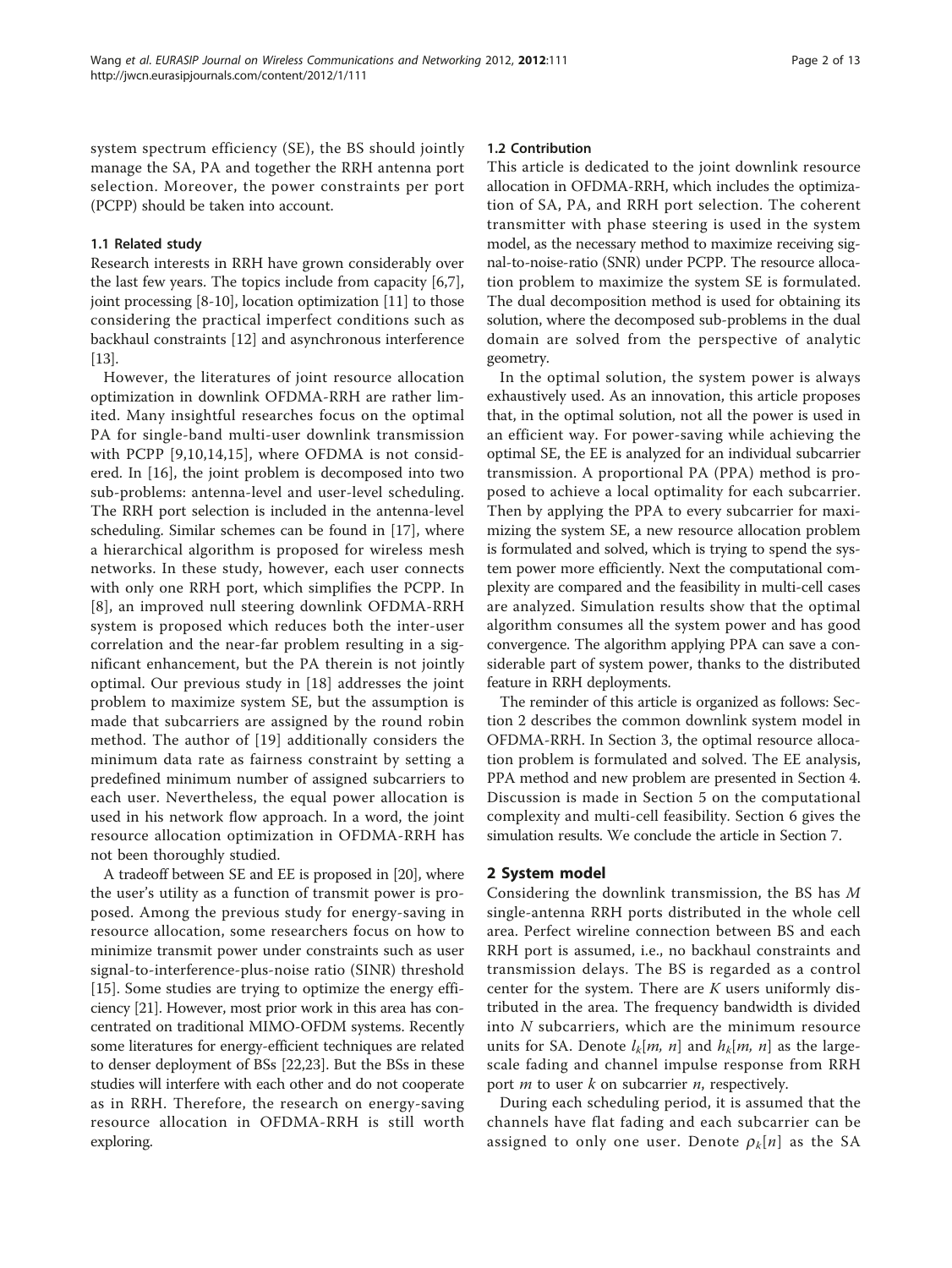indicator.  $\rho_k[n] = 1$  only if subcarrier *n* is assigned to user k. Otherwise  $\rho_k[n] = 0$ . It satisfies that  $\sum_{k=1}^{K} \rho_k[n] = 1, \forall n.$ 

The system arranges a set of RRH ports, *Mk*[*n*], for the transmission of subcarrier  $n$  assigned to user  $k$ . The RRH ports in each  $M_k[n]$  form a macro MIMO transmitter. The BS is assumed to have the perfect channel state information (CSI). This allows some transmission strategies to be used, such as transmit maximum ratio combining. But the PCPP must be satisfied in designing the transmit weight vector.

The sum power of the system is denoted as  $P_T$ . For presentation simplicity, it is assumed that each RRH port has the same power limit, denoted as  $P, P = \frac{P_T}{M}$ . In fact, this will not reduce the difficulty of the problem in the following sections. Let  $p_k[m, n]$  be the transmit power of RRH port  $m$  for subcarrier  $n$ , then the PCPP could be expressed as:

$$
\sum_{k=1}^{K} \sum_{n=1}^{N} \rho_k[n] p_k[m,n] \le P, p_k[m,n] \ge 0, \forall m.
$$
 (1)

Note that at first it is supposed all the RRH ports are used in the transmission for each subcarrier, i.e.,  $\mathcal{M}_k[n] = \{1, 2, ..., M\}, \forall n$ . If  $\rho_k[n] = 1$  and  $p_k[m, n] = 0$ , RRH port  $m$  will not allocate any power for subcarrier  $n$ assigned to user k, i.e.,  $m \notin \mathcal{M}_k[n]$ , which means the RRH port selection is implicitly indicated by SA and PA results.

### 2.1 Independent weight vector

If it is assumed that subcarrier *n* is assigned to user  $k$ , the related receiving signal, which is transmitted from each RRH port after being weighted, will be:

$$
\gamma_k[n] = h_k[n]P_k[n]\omega_k[n]x_k[n] + z_k[n], \qquad (2)
$$

where

$$
h_k[n] = \left(\sqrt{l_k[1,n]}h_k[1,n], ..., \sqrt{l_k[M,n]}h_k[M,n]\right), \quad (3)
$$

$$
P_k[n] = \text{diag}\left(\sqrt{p_k[1,n]}, \sqrt{p_k[2,n]}, ..., \sqrt{p_k[M,n]}\right), (4)
$$

 $x_k[n]$  is the unitary transmitted symbol for user  $k$ ,  $z_k$ [*n*] is the additive Gaussian noise with variance  $\sigma^2$  and  $\omega_k[n]$  is the transmit weight vector.

To guarantee the PCPP, the coherent transmitter is applied. As proved in [[7](#page-11-0)], the optimal weight vector, which is necessary to maximize the receiving SNR, is obtained by phase steering:

$$
\omega_{k}[n] = \left(\frac{h_{k}[1,n]^{H}}{|h_{k}[1,n]|}, \dots, \frac{h_{k}[M,n]^{H}}{|h_{k}[M,n]|}\right)^{T}.
$$
 (5)

Note that the normalized operation is done independently by each RRH port, to accommodate the channel impulse response. Then the receiving SNR will be:

$$
\gamma_k[n] = \frac{1}{\sigma^2} \left( \sum_{m=1}^M \sqrt{G_k[m,n] p_k[m,n]} \right)^2.
$$
 (6)

where  $G_k[m, n] = l_k[m, n] |h_k[m, n]|^2$  is the combined channel gain, followed by the SE as  $C_k[n] = \log_2 (1 + \gamma_k)$  $[n]$ ). The downlink transmission process of the system and the list of symbols used in this article are shown in Figure [1](#page-3-0) and Table [1,](#page-4-0) respectively.

### 3 Optimal resource allocation

Traditionally, the optimization problem to maximize the system SE can be formulated as:

P1: 
$$
\max_{p,\rho} \sum_{k=1}^{K} \sum_{n=1}^{N} \rho_k[n] \cdot \log \left( 1 + \frac{1}{\sigma^2} \left( \sum_{m=1}^{M} \sqrt{G_k[m,n]p_k[m,n]} \right)^2 \right),
$$
  
s.t. CI: 
$$
\sum_{k=1}^{K} \sum_{n=1}^{N} \rho_k[n]p_k[m,n] \le P, \forall m,
$$
  
C2: 
$$
\rho_k[n] \in \{0, 1\}, \forall k, n, \sum_{k=1}^{K} \rho_k[n] = 1, \forall n,
$$
  
C3: 
$$
p_k[m,n] \ge 0, \forall k, m, n.
$$
 (7)

P1 is not easy to be solved directly. According to [\[24](#page-12-0)], the duality gap is nearly zero when the number of subcarriers is sufficiently large in multiband systems. It is an effective way to obtain the solution of the original problem by solving the dual problem, where the dual decomposition method is suggested as in [[24](#page-12-0)]. Therefore, this article uses this method to solve P1. The Lagrangian function of P1 is:

$$
\mathcal{L}(\boldsymbol{p}, \boldsymbol{\rho}, \boldsymbol{\lambda}) = \sum_{k=1}^{K} \sum_{n=1}^{N} \rho_k[n] \cdot \log \left( 1 + \frac{1}{\sigma^2} \left( \sum_{m=1}^{M} \sqrt{G_k[m, n] p_k[m, n]} \right)^2 \right) + \sum_{j=1}^{M} \lambda_j \left( \sum_{k=1}^{K} \sum_{n=1}^{N} \rho_k[n] p_k[m, n] - P_j \right), \tag{8}
$$

where  $\boldsymbol{\lambda} = [\lambda_1, ..., \lambda_M]$  is the Lagrange multiplier corresponding to C1 in P1. Note that C2 and C3 are not taken into account in the Lagrangian function. However, it will be satisfied in the dual domain when solving the problem as shown in the following.

The Lagrangian dual function corresponding to P1 is formulated as follows:

$$
g(\lambda) = \max_{p,\rho} \mathcal{L}(p,\rho,\lambda) \tag{9}
$$

The dual optimization problem corresponding to P1 is given by:

$$
\min_{\lambda} g(\lambda) \ns.t. \lambda_j \leq 0, \forall j.
$$
\n(10)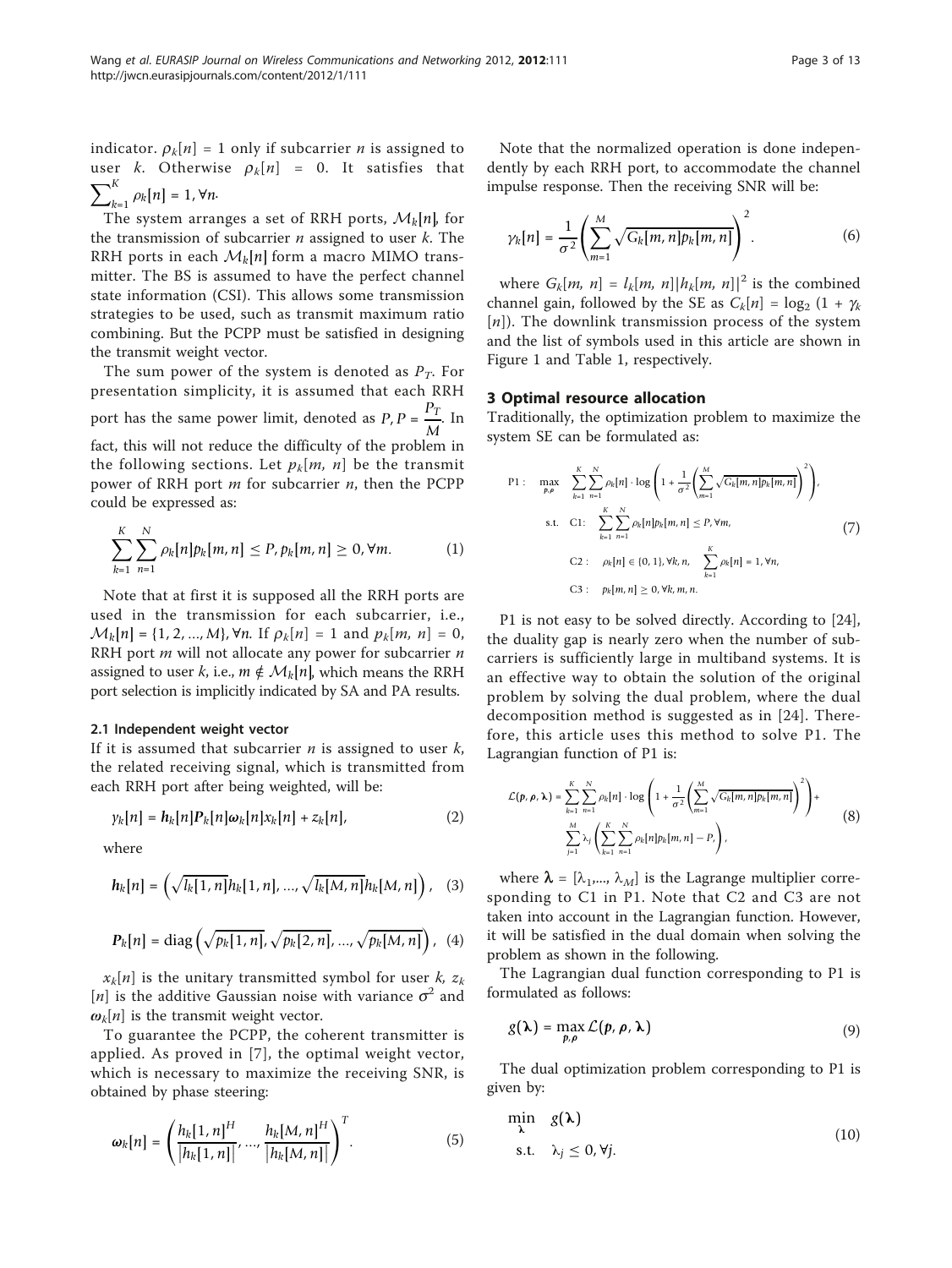<span id="page-3-0"></span>

The Lagrangian function  $\mathcal{L}(\mathbf{p}, \mathbf{p}, \lambda)$  is linear in  $\lambda$  for fixed  $p$  and  $p$ , and  $g(\lambda)$  is the maximum one of these linear functions. Therefore, the dual optimization problem (10) is convex. The Lagrangian dual function can be decomposed into N independent optimization problems, shown as:

$$
g(\lambda) = \sum_{n=1}^{N} \mathcal{J}_n(\lambda) - \sum_{j=1}^{M} \lambda_j \cdot P, \qquad (11)
$$

where

$$
\mathcal{J}_n(\textbf{\textit{\textbf{X}}})=\max_{p,\rho}\left[\sum_{k=1}^K \rho_k[n]\cdot \log\left(1+\frac{1}{\sigma^2}\left(\sum_{m=1}^M \sqrt{G_k[m,n]p_k[m,n]}\right)^2\right)+\sum_{j=1}^M\sum_{k=1}^K \lambda_j\rho_k[n]p_k[m,n]\right]\text{.}\qquad \textbf{(12)}
$$

Since each subcarrier can only be assigned to one user, Equation (12) actually indicates a rule for SA which is to search the user that maximizes Equation (12) for a specific subcarrier. For a given user k and  $\rho_k$  $[n] = 1$ , the optimal  $P_k^* [m, n]$ ,  $\forall m$ , can be obtained from solving P2 as follows: solving P2 as follows:

$$
\text{P2}: \quad \max_{p} \log \left( 1 + \frac{1}{\sigma^2} \left( \sum_{m=1}^{M} \sqrt{G_k[m, n] p_k[m, n]} \right)^2 \right) + \sum_{j=1}^{M} \lambda_j p_k[m, n]. \tag{13}
$$

As for the solution of P1, each subcarrier is assigned to the corresponding user according to Equation (12) and then update the Lagrangian multipliers. The iterative process is continuing until convergence. The solution of P2 is given in Lemma 1.

Lemma 1. For fixed  $\lambda$ , the solution of P2 is:

$$
p_k^*[m, n] = \left[\frac{B - \ln 2}{B^2 \ln 2} \cdot \frac{G_k[m, n]}{\sigma^2 \lambda_m^2}\right]^+,
$$
 (14)

where  $[x]^{+} = \max\{x, 0\}$  and  $B = \sum_{m=1}^{M}$ *Gk*[*m*, *n*]  $\frac{-\sigma^2\lambda_m}{-\sigma^2\lambda_m}$ 

Proof. From the perspective of analytic geometry, the proof is presented in Appendix 1. Now the optimal PA can be obtained given  $\lambda$ , which is denoted as  $p^*(\lambda)$ . Substituting it into Equation (12), we can yield  $\mathcal{J}_n(\lambda)$ . In order to minimize the dual function, the sub-gradient method is adopted in this article [[25](#page-12-0)], to update the Lagrangian multipliers and guarantee the convergence to the global optimum. The sub-gradient of  $g(\lambda)$  is calculated according to Lemma 2.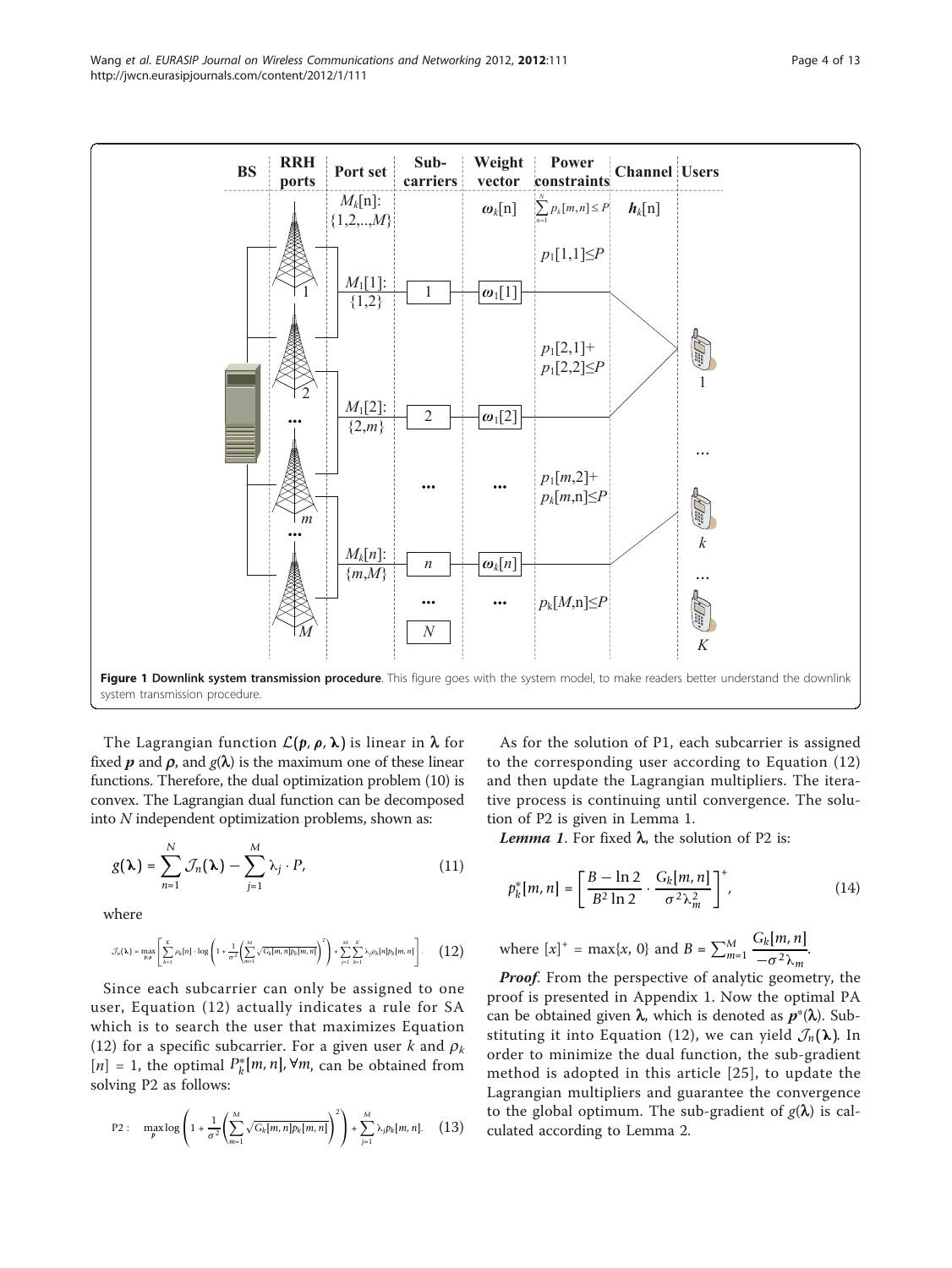| <b>Notations</b>               | <b>Explanation</b>                                       |
|--------------------------------|----------------------------------------------------------|
| М                              | The total RRH port number                                |
| Κ                              | The total user number                                    |
| N                              | The total subcarrier number                              |
| W                              | The system bandwidth                                     |
| m, n, k                        | The index of RRH port, subcarrier and user, respectively |
| $l_k[m, n]$                    | The large-scale channel fading                           |
| $h_k[m, n]$                    | The channel impulse response                             |
| $\rho_k[n]$                    | The subcarrier assignment indicator                      |
| $\mathcal{M}_k[n]$             | A set of RRH ports for the transmission of a subcarrier  |
| $P_T$                          | The total system power                                   |
| P                              | The power limit of each RRH port                         |
| $y_k[n]$                       | The receiving signal                                     |
| $x_k[n]$                       | The unitary transmitted symbol                           |
| $Z_k[n]$                       | The additive Gaussian noise                              |
| $N_{\Omega}$                   | The noise power                                          |
| $\omega_k[n]$                  | The transmit weight vector                               |
| $\gamma_k$ [n]                 | The receiving SNR                                        |
| $G_k$ [m, n]                   | The combined channel gain                                |
| $C_k[n]$                       | The spectrum efficiency                                  |
| $\mathcal{L}(\cdot)$           | The Lagrangian function                                  |
| $q(\cdot)$                     | The Lagrangian dual function                             |
| $\alpha$ , $\beta$ , $\lambda$ | The Lagrangian multipliers                               |
| $\Delta \alpha$ , Δβ, Δλ       | The sub-gradients of Lagrangian multipliers              |
| $\mathcal{J}(\cdot)$           | The dual decomposition function                          |
| η                              | The energy efficiency                                    |
| $\mu_k[n]$                     | The power-scaling coefficient                            |

<span id="page-4-0"></span>Table 1 List of the notations used throughout this article

**Lemma 2.** The sub-gradient of  $g(\lambda)$  is:

$$
\Delta\lambda_j = \sum_{k=1}^K \sum_{n=1}^N \rho_k^*[n](\lambda) p_k^*[m, n](\lambda) - P, j = 1, 2, ..., M. (15)
$$

*Proof.* To be presented in Appendix 2.

According to Lemma 2, the update of Lagrangian multipliers are designed to be:

$$
\lambda_j^{l+1} = \left[\lambda_j^l - s_{\lambda_j}^l \left(\sum_{k=1}^K \sum_{n=1}^N \rho_k^*[n](\lambda) p_k^*[m,n](\lambda) - P\right)\right]^+, \forall j, \ (16)
$$

where *l* is the iteration index,  $s_{\lambda_j}^l$  is the appropriate positive step-size sequence. After yielding the optimal Lagrangian multipliers, denoted as  $\lambda^*$ , the optimal  $p^*$  is obtained by substituting  $\lambda^*$  into Equation (14). Then by combining with Equation (12), the optimal SA is indicated. The pseudocode of the proposed algorithm for P1 is described in Algorithm 1, where  $\varphi$  represents the empty set.

### 4 Power-saving resource allocation

In the optimal solution, the system power is always exhaustively used. However, from the analysis in this section, it is shown that there will be a part of power which is used in a low efficiency. Then a new problem is formulated, to find out in which manner the power is allocated efficiently.

### Algorithm 1 Optimal resource allocation.

1: Subcarrier set: *N* = {1, 2, ..., *N*}, User set:  $K = \{1, 2, ..., K\}.$ 

### 2: Calculate optimal Lagrangian multipliers

3: Initialization:  $\lambda^0$ 

4: while stoping criterion is not satisfied do

5: (1) Compute  $p_k^* [m, n] (\lambda^0)$  according to Equation  $(14);$ 

6: (2) Compute  $\mathcal{J}_n(\lambda^0)$ ,  $\forall n \in \mathcal{N}$  according to Equation (12);

7: (3) Compute  $g(\lambda^0)$  according to Equation (11);<br>8. (4) Undate  $\lambda^0$  according to Equation (16);

8: (4) Update  $\lambda^0$  according to Equation (16);

9: end while

10: Joint resource allocation

11: while  $\mathcal{N} \neq \phi$ do<br>12: (1) Comput

12: (1) Compute optimal  $p_k^*[m, n](\lambda^*)$ ,  $\forall n \in \mathcal{N}, k \in \mathcal{K}$ , according to Equation (14);

13: (2) Find a pair of  $(n^*, k^*)$  which maximizes Equation (12);

14: (3) Assign subcarrier  $n^*$  to user  $k^*$ , and update  $\rho_{k^*}$  $[n^*] = 1;$ <br>15:

15: (4) Set  $p_k[m, n] = p_k^* [m, n] (\lambda^*)$ ,  $k = k^*$  and  $p_k[m, n]$  $[n] = 0, \forall k \neq k^*;$ <br>16: (5)  $\mathcal{N}$ 

 $(5)$  *N* = *N* − {*n*<sup>\*</sup>}; 17: end while

### 4.1 EE function

Defined in [\[26\]](#page-12-0), the EE function is shown to be:

$$
\eta(P) = \frac{W}{P} \log_2 \left( 1 + \frac{cP}{EN_0} \right),\tag{17}
$$

where  $W$  represents the bandwidth,  $P$  is the transmit power,  $c$  is the channel gain and  $N_0$  denotes the noise power. This article mainly explores the relationship between P and  $\eta$  (P). In fact, in our study, W represents an individual subcarrier, the bandwidth of which is fixed. The channel gain  $c$  can also be regarded as a constant in each channel realization.

Define  $f(x) = \frac{1}{x} \log(1 + wx)$ ,  $w > 0$ , we have the following lemma.

*Lemma 3.* Function  $f(x) = \frac{1}{x} \log(1 + wx)$ ,  $w > 0$  is monotonically decreasing when  $x > 0$ .

**Proof.** To be presented in Appendix 3.

From Lemma 3 and  $\lim_{x\to+\infty} f(x) = 0$  and lim<sub>*x*→+∞</sub> $f(x) = \frac{w}{\ln 2}$ , it is shown that  $\eta$  approaches zero when *P* tends to infinity, and converges to  $\frac{w}{\ln 2}$  when *P*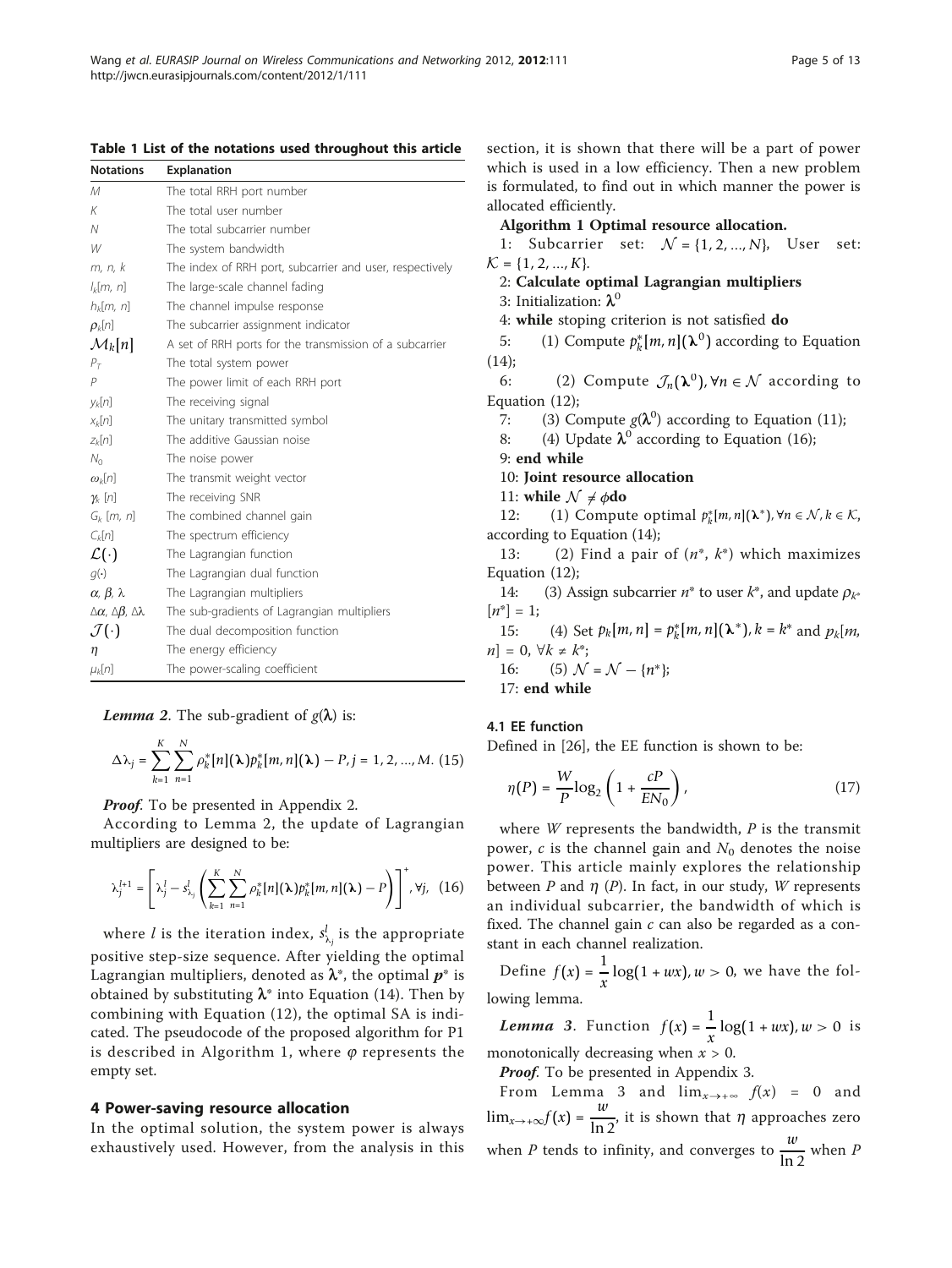approaches zero. However, in practical systems, the calculation of EE is complicated. It is not only closely related to the transmission distance, channel model and noise figure, but also determined by the circuit power. It is not reasonable to make the transmit power to be a small value to gain a high EE, due to the circuit power [[26](#page-12-0)]. In this context, this article focuses on how to save power while approaching the SE optimality.

### 4.2 Individual subcarrier transmission in RRH

Firstly the case of individual subcarrier transmission is studied to find out that, given a total transmit power limit, how to maximize its receiving SNR. In this section, a power-scaling coefficient is defined for each subcarrier, denoted as  $\mu_k[n]$ . The amount of power allocated to subcarrier *n* is  $\sum_{k=1}^{K} \rho_k[n] \mu_k[n] P_T$ . It satisfies that

$$
\sum_{k=1}^{K} \sum_{n=1}^{N} \rho_k[n] \mu_k[n] \le 1, \mu_k[n] \ge 0, \forall n.
$$
 (18)

The following lemma is adopted to acquire the PA result and receiving SNR.

**Lemma 4.** There are  $M$  RRH ports, subcarrier  $n$  is assigned to user  $k$ , and the sum power allocated to this subcarrier is  $\mu_k[n]P_T$ , i.e.,  $\sum_{m=1}^{M} p_k[m,n] = \mu_k[n]P_T$ . To maximize the receiving SNR, the transmit power of RRH port  $m$  is (when the PCPP is not considered):

$$
p_k^*[m,n] = \frac{G_k[m,n]}{\sum_{m=1}^M G_k[m,n]} \cdot \mu_k[n] P_T, \quad m = 1, 2, ..., M, \quad (19)
$$

and the maximum SNR is  $\frac{1}{\sigma^2} \mu_k[n] P_T \cdot \sum_{m=1}^M G_k[m, n].$ 

**Proof.** To be presented in Appendix 4.

Lemma 4 shows that, to maximize the SNR for subcarrier  $n$ , the optimal amount of power used by each RRH, *p*∗ *<sup>k</sup>* [*m*, *n*], is linearly dependent with the channel gain. We name this PA method for one subcarrier as proportional PA (PPA). Without loss of generality, it is further assumed:

$$
p_k^*[1, n] \ge p_k^*[2, n] \ge \cdots \ge p_k^*[M, n]. \tag{20}
$$

When considering PCPP, *p*<sup>∗</sup> *<sup>k</sup>* [1, *n*] can not be arbitrary large. If it is assumed that the maximum transmission power of RRH port 1 for subcarrier  $n$  is  $P_0$ , we can yield the following lemma.

*Lemma* 5. Let  $p_k^*[n] = (p_k^*[1, n], ..., p_k^*[M, n])$  and assume  $p_k^*[1, n] \geq p_k^*[2, n] \geq \cdots \geq p_k^*[M, n]$ , the following PA adjustments will lead to changes in EEas:

1. When  $p_k^*[1, n] < P_0$ , linearly increasing  $p_k^*[n]$  to  $p'_{k}[n]$ , where  $p_{k}^{*}[1, n] \leq p'_{k}[1, n] \leq P_{0}$ , will bring down the EE.

2. When  $p_k^*[1, n] = P_0$ , increasing any of  $p_k^*[i, n]$ ,  $i = 2, ..., M$  will bring down the EE.

3. When  $p_k^*[1, n] > P_0$ , linearly reducing  $p_k^*[n]$  to  $p_k''[n]$ , where  $p_k''[1, n] \leq P_0$ , will improve the EE.

*Proof.* To be presented in Appendix 5.

Lemma 5 shows that besides the power allocated by PPA, additional allocation will result in lower efficiency. It also indicates that decreasing allocated power may improve EE. However, achieving the optimal EE is not the concentration in the scope of this article. For intuitive understanding, Figures 2 and [3](#page-6-0) show an example to demonstrate Lemma 5.2. There is only one user  $(k = 1)$ and one subcarrier ( $n = 1$ ) but with different RRH port numbers. The positions of RRH ports are regularly, as shown in Figure [4](#page-6-0). For details of simulation configurations, please refer to Table [2](#page-6-0).

Two mthods are compared. One is the proposed PPA, and make sure that port  $i = \arg \max_{m} p_1 [m, 1]$  achieves its maximum power. This indicates that other RRH ports only utilize part of their power capability. The other one is the full PA, in which every RRH port uses its maximum power in the transmission.

It is shown in Figure 2 that full PA indeed improves the SNR by the exhaustive use of power of every RRH port. The improvement in SE goes from 7.6% to 19.1% as the RRH port number increases. However, its EE is dramatically lower than that of PPA (For simplicity, the EE is obtained directly from SE divided by the transmit power).



Figure 2 Comparisons of spectrum efficiency (SE) between proportional power allocation (PPA) and full power allocation. Figure 2 shows the spectrum efficiency (bps/Hz) of proportional power allocation (PPA) and full power allocation versus different RRH port numbers. Legend of curves from top to bottom: Full power allocation; Proportional power allocation.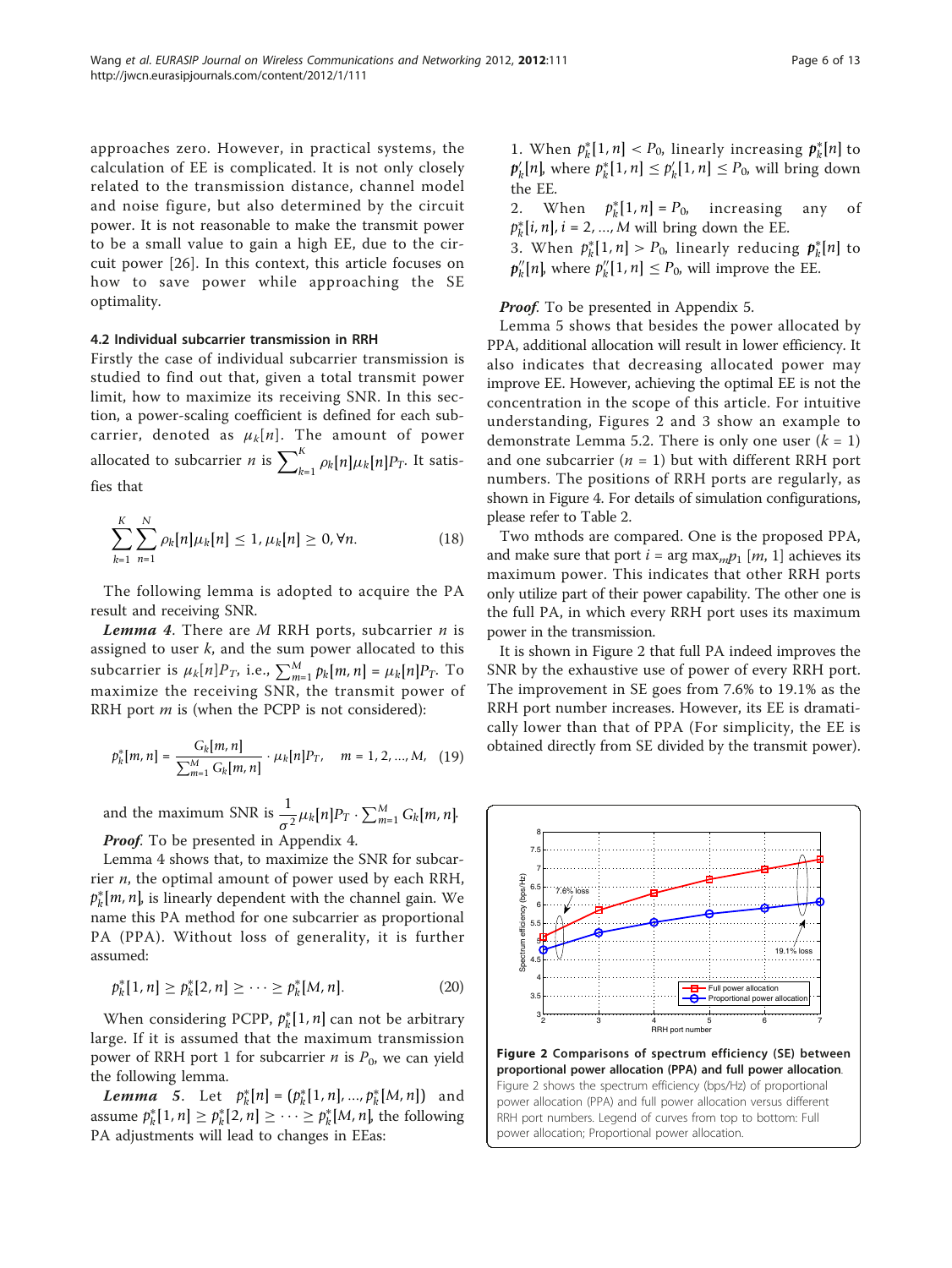<span id="page-6-0"></span>

The later method can use the system power more efficiently, with the gain of EE from 53.3% to 209%.

### 4.3 Power-saving problem

*r*

The optimal solution of P1 will consume all the system power. On the other hand, the proportion in PA for each subcarrier can make efficient use of power. Based on these conclusions, this article proposes that, in the optimal solution, not all the power is used in an efficient way. An intuitive idea is formed, to apply PPA for every subcarrier. The scaling coefficients  $\mu_k[n]$  are used here, to adjust the power allocated to different subcarriers. For each subcarrier, the SNR can be directly obtained from Lemma 4 accordingly. The new problem can be formulated as:

*d*  $\rightarrow$  (  $d$   $d$   $\rightarrow$  (  $d$   $d$   $d$ *d*  $\rightarrow$   $\langle$  **A***d*  $\rightarrow$   $\langle$  **A***d*  $P<sub>x</sub>/2$  $P_T$ /3 /  $\sqrt{P_T}$ /4  $P_T$ /5 /  $\sqrt{P_T}$ /6 /  $\sqrt{P_T}$ /7 Figure 4 Simulation area with different numbers of RRH ports,  $r = (500/\sqrt{3})$  m,  $d = (500/3)$  m. Figure 4 shows the simulation area with 2-7 RRH ports in one macrocell, where  $r = (500/\sqrt{3})$  m and  $d = (500/3)$  m.

Table 2 Simulation parameters

| <b>Parameters</b>   | <b>Assumption</b>                                            |
|---------------------|--------------------------------------------------------------|
| Scenario            | 3GPP Case 1; resource block number, 50                       |
| Cellular layout     | Cell radius $(500/\sqrt{3})$ m; with 2-7 RRH ports           |
| RRH port position   | (500/3) m to the center (besides the central one)            |
| UF distribution     | 30 users in total, uniform distribution                      |
| Minimum<br>distance | From users to RRH ports, 10 m                                |
| Tx power            | 46 dBm in total                                              |
| Path loss           | $L = 140.7 + 36.7 \log_{10}(R)$ , for 2GHz, R-distance in km |
| Shadowing           | Standard deviation: 10 dB for RRH ports to users             |
| Others              | Penetration loss, 20 dB; RRH/user antenna gain,<br>$5/0$ dBi |

P3: 
$$
\max_{\mu,\rho} \sum_{k=1}^{K} \sum_{n=1}^{N} \rho_k[n] \cdot C_k[n],
$$
  
s.t. C1:  $C_k[n] = \log \left( 1 + \frac{1}{\sigma^2} \mu_k[n]P_T \cdot \sum_{m=1}^{M} G_k[m,n] \right),$   

$$
C2: \sum_{k=1}^{K} \sum_{n=1}^{N} \rho_k[n] \mu_k[n]P_T \cdot \frac{G_k[m,n]}{\sum_{i=1}^{M} G_k[i,n]} \leq P, \forall m,
$$
  

$$
C3: \sum_{k=1}^{K} \sum_{n=1}^{N} \rho_k[n] \mu_k[n] \leq 1,
$$
  

$$
C4: \rho_k[n] \in \{0,1\}, \forall k, n, \sum_{k=1}^{K} \rho_k[n] = 1, \forall n,
$$
  

$$
C5: \mu_k[n] \geq 0, \forall k, n,
$$

where C1 and C2, respectively, represent the modified SE and PCPP. P3 can be solved using the dual decomposition method in the same way as P1, but the decomposed sub-problems in the dual domain are much easier. Due to the similarity. the procedure is briefly described. Denote  $\sum_{m=1}^{M} G_k[m, n] = G_{k,n}$  for presentation simplicity and recall that  $P_T = MP$ . The Lagrangian function of P3 is:

$$
\mathcal{L}(\mu, \rho, \alpha, \beta) = \sum_{k=1}^{K} \sum_{n=1}^{N} \rho_k[n] \cdot \log \left( 1 + \frac{1}{\sigma^2} \mu_k[n] P_T G_{k,n} \right) + \sum_{j=1}^{M} \alpha_j \left( \sum_{k=1}^{K} \sum_{n=1}^{N} \rho_k[n] \mu_k[n] \cdot \frac{G_k[m,n]}{G_{k,n}} - \frac{1}{M} \right) + \beta \left( \sum_{k=1}^{K} \sum_{n=1}^{N} \rho_k[n] \mu_k[n] - 1 \right), \tag{22}
$$

where  $\alpha = [\alpha_1,...,\alpha_M]$ ,  $\beta$  are the Lagrange multipliers corresponding to C2 and C3 in P3. The Lagrangian dual function is formulated as:

$$
g(\boldsymbol{\alpha}, \boldsymbol{\beta}) = \max_{\boldsymbol{\mu}, \boldsymbol{\rho}} \mathcal{L}(\boldsymbol{\mu}, \boldsymbol{\rho}, \boldsymbol{\alpha}, \boldsymbol{\beta})
$$
(23)

The dual optimization problem is then given by:

$$
\min_{\alpha,\beta} g(\alpha,\beta)
$$
  
s.t.  $\alpha_j \le 0, \forall j, \quad \beta \le 0,$  (24)

which is convex. Decompose the Lagrangian dual function into  $N$  independent optimization problems as:

$$
g(\boldsymbol{\alpha}, \boldsymbol{\beta}) = \sum_{n=1}^{N} \mathcal{H}_n(\boldsymbol{\alpha}, \boldsymbol{\beta}) - \frac{1}{M} \sum_{j=1}^{M} \alpha_j - \boldsymbol{\beta},
$$
 (25)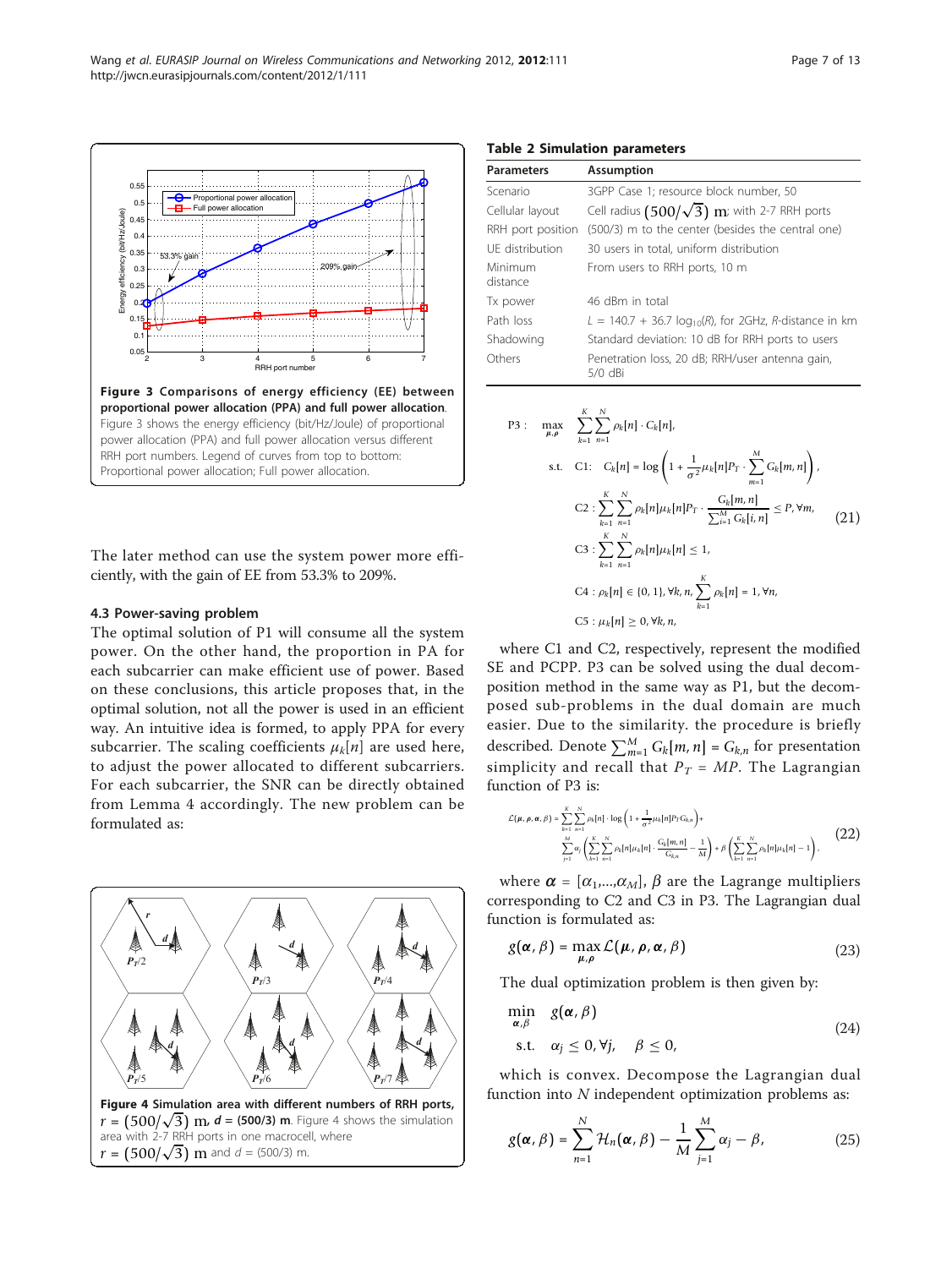where

$$
\mathcal{H}_n(\boldsymbol{\alpha},\boldsymbol{\beta}) = \max_{\mu,\rho} \left[ \sum_{k=1}^K \rho_k[n] C_k[n] + \sum_{k=1}^K \sum_{j=1}^M \alpha_j \rho_k[n] \mu_k[n] \cdot \frac{C_k[m,n]}{C_{k,n}} + \beta \sum_{k=1}^K \rho_k[n] \mu_k[n] \right].
$$
 (26)

Define  $\mu_k^*[n]$  as the optimal PA for given subcarrier *n*<br>assigned to user  $k$ . For fixed  $(\alpha, \beta)$ , the  $\mu^*[n]$  that if assigned to user *k*. For fixed  $(α, β)$ , the  $μ_k^*[n]$  that maximizes the objective function in P3 can be directly maximizes the objective function in P3 can be directly obtained using Karush-Kuhn-Tucke (KKT) condition [[25\]](#page-12-0), which is:

$$
\frac{\partial \mathcal{L}(\boldsymbol{\mu}, \boldsymbol{\rho}, \boldsymbol{\alpha}, \beta)}{\partial \mu_k[n]} \bigg|_{\mu_k[n] = \mu_k^* [n]} \begin{cases} < 0, \mu_k[n] = 0, \\ & \forall k, n. \ (27) \\ = 0, \ \mu_k[n] > 0. \end{cases}
$$

Therefore, we have:

$$
\mu_k^*[n] = \left[ -\frac{\sigma^2}{P_T G_{k,n}} - \frac{1}{T \ln 2} \right]^+, \tag{28}
$$

where  $T = \sum_{j=1}^{M} \alpha_j \cdot \frac{G_k[m,n]}{G_k}$  $\frac{F_1(n, n)}{G_{k,n}}$  +  $\beta$ . From Equation (28),

we can get *Hn*(*α*, β).

Similar as Lemma 2, the sub-gradient of  $g(\alpha, \beta)$  is calculated as:

$$
\Delta \alpha_j = \sum_{k=1}^K \sum_{n=1}^N \rho_k^* [n] (\boldsymbol{\alpha}, \boldsymbol{\beta}) \mu_k^* [n] (\boldsymbol{\alpha}, \boldsymbol{\beta}) \cdot \frac{G_k[m, n]}{G_{k,n}} - \frac{1}{M},
$$
  

$$
\Delta \beta = \sum_{k=1}^K \sum_{n=1}^N \rho_k^* [n] (\boldsymbol{\alpha}, \boldsymbol{\beta}) \mu_k^* [n] (\boldsymbol{\alpha}, \boldsymbol{\beta}) - 1.
$$
 (29)

Accordingly, the update of Lagrangian multipliers are designed to be:

$$
\alpha_j^{l+1} = \left[ \alpha_j^l - s_{\alpha_j}^l \left( \sum_{k=1}^K \sum_{n=1}^N \rho_k^* [n] (\alpha, \beta) \mu_k^* [n] (\alpha, \beta) \cdot \frac{G_k[m,n]}{G_{k,n}} - \frac{1}{M} \right) \right]^*, \forall j,
$$
  

$$
\beta^{l+1} = \left[ \beta^l - s_{\beta}^l \left( \sum_{k=1}^K \sum_{n=1}^N \rho_k^* [n] (\alpha, \beta) \mu_k^* [n] (\alpha, \beta) - 1 \right) \right]^*,
$$
 (30)

where *l* is the iteration index,  $s_{\alpha_j}^l$  and  $s_{\beta}^l$  are the appropriate positive step-size sequences. The pseudocode of the proposed algorithm for P3 is described in Algorithm 2.

### 5 Discussion

In this section, the complexity analysis and the feasibility in multi-cell cases are discussed for the proposed algorithms.

### 5.1 Complexity analysis

Before the simulation results, to make fair comparisons, the computational complexity is analyzed for the proposed two algorithms. In the optimal resource allocation, the number

Algorithm 2 Resource allocation applying PPA.

1: Subcarrier set: *N* = {1, 2, ..., *N*}, User set:  $K = \{1, 2, ..., K\}.$ 

## 2: Calculate optimal Lagrangian multipliers 3: Initialization:  $(\boldsymbol{\alpha}^0, \boldsymbol{\beta}^0)$

4: while stoping criterion is not satisfied do

5: (1) Compute  $\mu_k^*[n](\boldsymbol{\alpha}^0, \boldsymbol{\beta}^0)$  according to Equation (28);

6: (2) Compute  $\mathcal{H}_n(\boldsymbol{\alpha}^0, \beta^0)$ ,  $\forall n \in \mathcal{N}$  according to Equation (26);

7: (3) Compute  $g(\boldsymbol{\alpha}^0, \boldsymbol{\beta}^0)$  according to Equation (25);

8: (4) Update  $(\alpha^0, \beta^0)$  according to Equation (30);<br>9: and while 9: end while

10: Joint resource allocation

11: while  $\mathcal{N} \neq \phi$ do<br>12:

12: (1) Compute optimal μ∗ *<sup>k</sup>* [*n*](*α*∗, β∗), ∀*n* ∈ *N* , *k* ∈ *K*, according to Equation (28);

13: (2) Find  $k^*$  which maximizes Equation (26);<br>14: (3) Assign subcarrier  $n^*$  to user  $k^*$ , and upo

(3) Assign subcarrier  $n^*$  to user  $k^*$ , and update  $\rho_{k^*} [n^*] = 1;$ <br>15: (4)

(4) Set  $p_k[m, n]$  according to Equation (19) for  $k = k^*$  and  $p_k[m, n] = 0, \forall k \neq k^*;$ <br>16: (5)  $\mathcal{N} = \mathcal{N} - \{n^*\}:$ 

16: (5) 
$$
\mathcal{N} = \mathcal{N} - \{n^*\};
$$

17: end while

of iterations required to get the  $\varepsilon$ -optimal Lagrangian multipliers  $\lambda^*$ , i.e.,  $g(\lambda) - g(\lambda^*) < \epsilon$ , is on the order of  $O(1/\epsilon)$  $\varepsilon^2$ ) [[25](#page-12-0)]. In each iteration, the calculation of Equation (12) includes  $K$  comparisons for each of  $N$  subcarriers. Therefore, the total computational complexity of Algorithm 1 is  $O(NK/\varepsilon^2)$ . As for the power-saving resource<br>allocation, the required number of iterations to get the sallocation, the required number of iterations to get the εoptimal  $(\boldsymbol{\alpha}^*, \boldsymbol{\beta}^*)$  is also on the order of  $O(1/\varepsilon^2)$ , followed<br>by the same complexity in each iteration to calculate by the same complexity in each iteration to calculate Equation (26) as  $O(NK)$ . Therefore, the computational complexity is on the same order,  $O(NK/\varepsilon^2)$ , for the two<br>algorithms algorithms.

### 5.2 Multi-cell cases

As shown by the simulation results, the proposed algorithms are effective in single-cell case. For the multi-cell case, the distributed RRH ports from adjacent cells may change the interference statistics. However, from the theoretical point of view, a typical modeling of interference is to regard the noise plus interference as a complex Gaussian random variable [[7](#page-11-0)]. In this context, the proposed algorithms can be taken as a basis, which is also applicable in multi-cell situations, as long as calculating different noise plus interference power  $\sigma_k^2$  for each user. The variance is calculated jointly according to the largescale fading from interfering antenna ports and the noise power. By focusing on the single-cell case, we can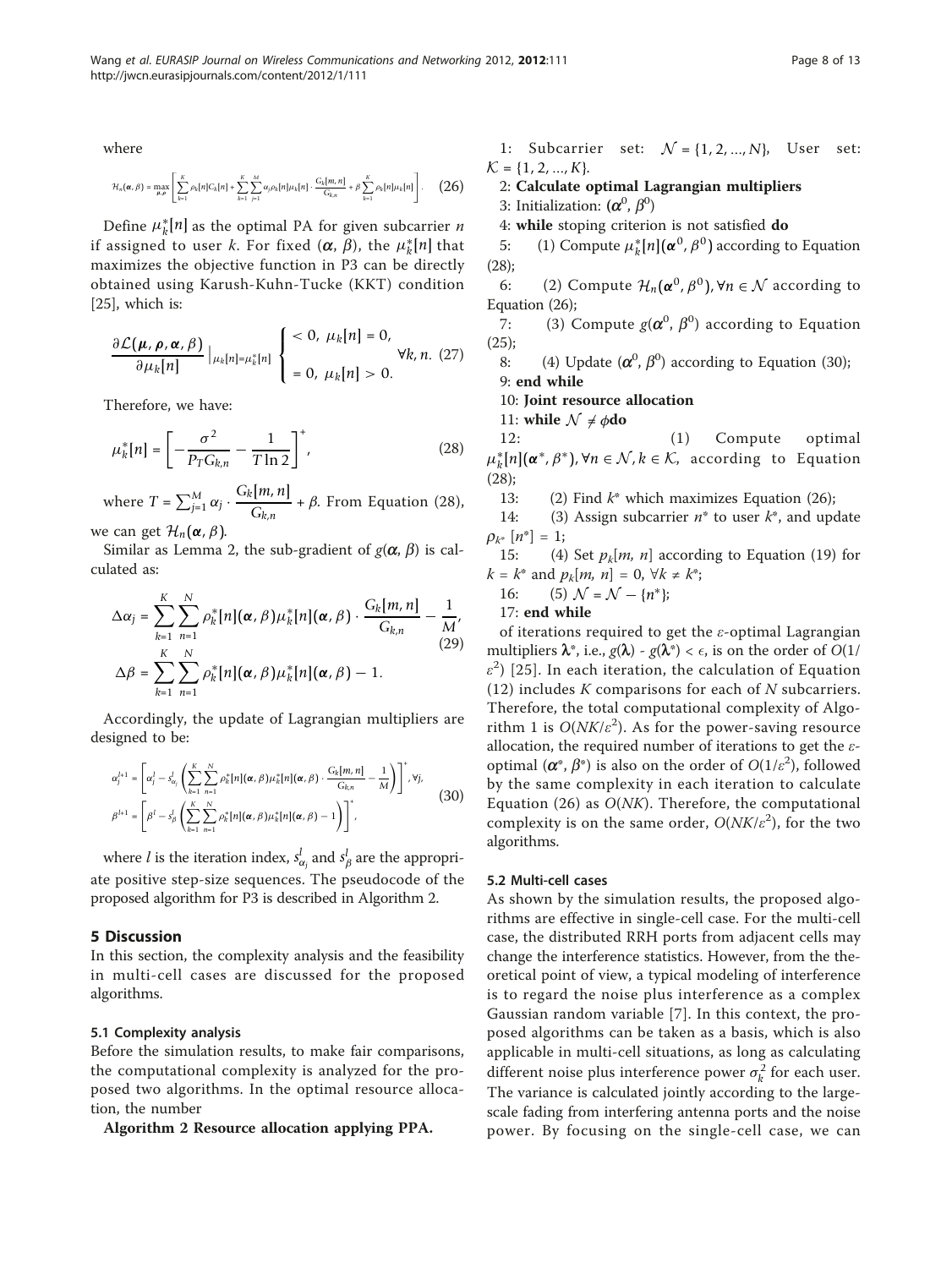actually obtain more insights into the PPA and better understand the power-saving feature of RRH, as shown in the following.

### 6 Simulation results

Consider a macrocell area and the deployment of RRH ports is illustrated in Figure [4.](#page-6-0) Each RRH port is with an omni-directional antenna. Other basic simulation parameters refer to 3GPP Long Term Evolution (LTE) heterogeneous deployments [\[4\]](#page-11-0) as Table [2](#page-6-0) shows. The minimum scheduling unit is a resource block, the total number of which is 50. All the RRH ports have the same PCPP with a fixed total system power, i.e.,  $P = \frac{P_T}{M}$ . Users with full buffer traffics are uniformly distributed in the cell. In the simulations, each illustrated point in the figure is obtained averaging the results of 100 user drops, each with 500 channel realizations.

Figure 5 shows the SE performances of Algorithms 1 and 2 versus different RRH port numbers. The system SE is obtained from averaging the SE of all users. The blanket transmission in [\[7](#page-11-0)] with equal PA (EPA) is illustrated for comparisons. In this method, each RRH port equally allocates its power to each subcarrier. The subcarrier is assigned to users randomly. As the number of RRH port increases, the SE improves for all the methods. On one hand, the gain comes from the diversity order brought by more transmit antennas. On the other hand, this is because the RRH ports are distributed in the area, which can shorten the transmission distance. The gap between the two proposed algorithms are rather small. This indicates that applying the PPA captures the essence of achieving the SE optimality in joint resource allocations in OFDMA-RRH.

In Figure 6 the power consumption is shown. It is seen that Algorithm 1 and blanket transmission always spend all the system power. In Algorithm 2, as the number of RRH ports increases, the total power consumption is decreasing. When  $M = 7$ , approximately 8% of the system power is saved, at the cost of 1.88% loss of the system SE. In fact, the PPA requires that the allocated power on each RRH port for arbitrary subcarrier maintains the linear relationship with the channel gain. In RRH deployments where the antennas are distributed, the channel gain is determined mainly by the large-scale fading. If the distance between a RRH port and a user is long, the power allocated from this port to the user will be small, according to PPA. For example, if it is assumed that  $m_0$  is quite the farthest RRH port away from user  $k$ , there will be a high possibility that the combined channel gain between them will be the smallest, compared with those of other RRH ports, i.e.,  $G_k[m_0, n] \ll G_k[m, n], m \neq m_0, \forall n$ . Then from PPA, we can yield  $p_k^*[m_0, n] \ll p_k^*[m, n]$ ,  $m \neq m_0$ ,  $\forall n$ , which means RRH port  $m_0$  do not need to be sufficiently used. Therefore, if it happens that most of the users are relatively far from certain RRH port, this port may be only partially used. In this situation, its power can be saved by Algorithm 2.

To prove this description, in Figure 6 we also show the power consumption results for central antenna deployments, where Algorithm 2 is applied but all the RRH ports are located in cell center and the subcarriers are assigned to users randomly. Other simulation configurations remain the same. In this case, one user has the same large-scale fading to each RRH port. The discrepancy between the combined channel gains only relies on fluctuations of the small-scale fading. In Figure 6, it is shown that almost no power could be saved. In fact, the





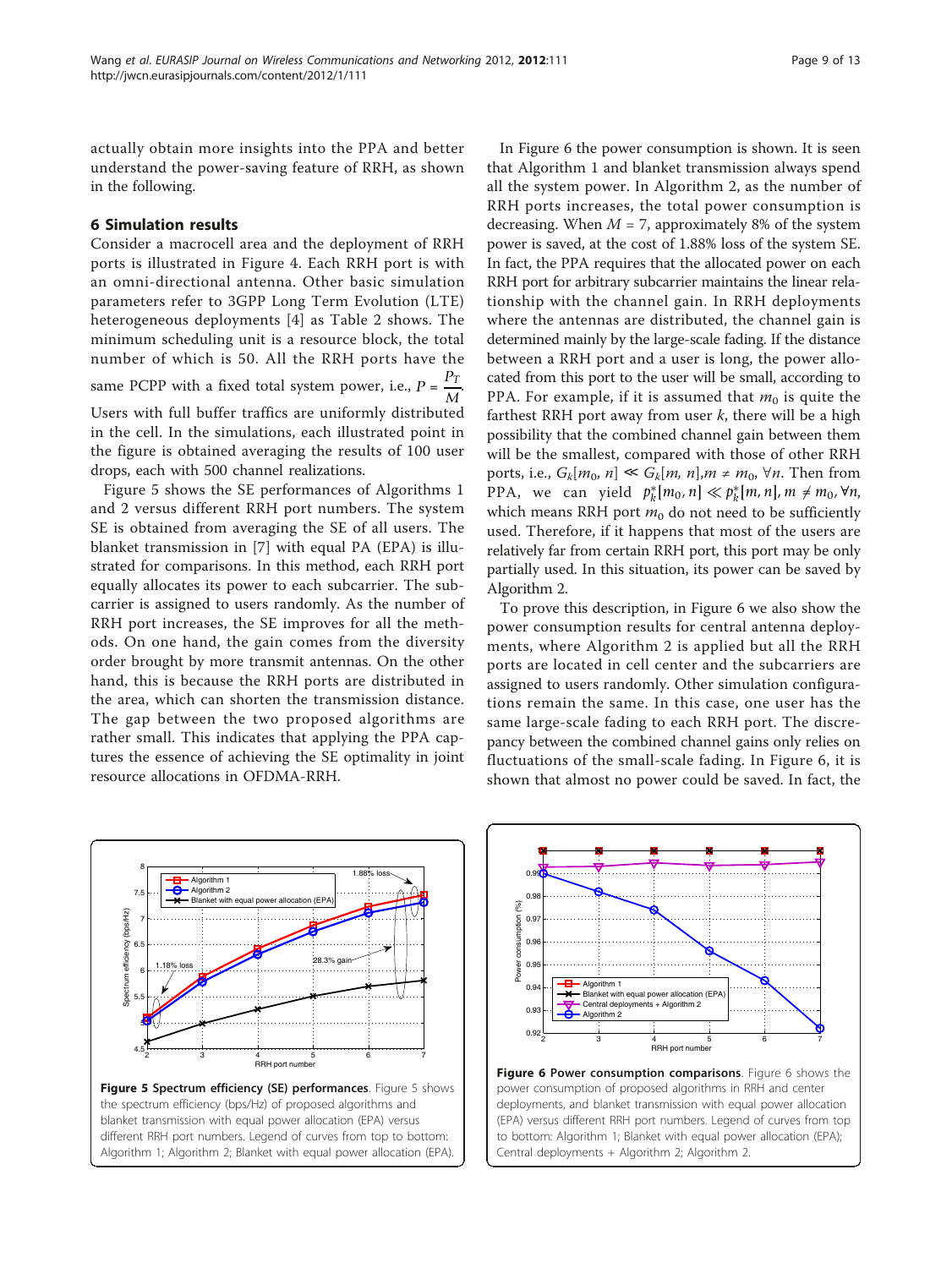<span id="page-9-0"></span>differences of power consumption among RRH ports are averaged over the large amount of subcarriers.

For Algorithm 1, it can be supposed that the exhausted power is divided into two parts. The first part makes the major contribution to the system SE, yet the other part only makes little improvement, just to achieve the optimal SE value from the mathematical point of view. By applying the PPA, the power is utilized in a more efficient way. This is to explore the first part of power and save the other part. Figure 7 illustrates the EE comparison results. Among them, thanks to the power-saving, Algorithm 2 is shown to have the best EE performance.

Taken  $\lambda$  as an example, Figure 8 shows the snapshots of the iteration to update  $\lambda$  in Algorithm 1 for four random channel realizations when  $M = 7$ . Other variables and Lagrange multipliers in Algorithm 2 follow a similar trend of convergence. Frobenius norm of  $\lambda$  is plotted. It is seen that an acceptable iteration number, which is less than 10, is required for convergence. This proves the stability of the proposed algorithm.

### 7 Conclusion

This article deals with the optimal and energy-saving joint resource allocations in OFDMA-RRH. From a novel view, it proposes that in optimal resource allocations, not all the power is used efficiently. By telling the efficient part from the inefficient part, considerable system power can be saved. We believe this idea can be applied to other related resource allocation problems in OFDMA-RRH, which is our on going study.

### Appendix 1: Proof of Lemma 1

Since  $\lambda_m \leq 0$ , from the perspective of analytic geometry, denote





$$
q_m = \sqrt{-\lambda_m p_k[m,n]}, a_m = \frac{\sqrt{G_k[m,n]}}{\sigma \sqrt{-\lambda_m}}, m = 1, 2, ..., M.(31)
$$

P2 can be transformed into:

P4: 
$$
\max_{q} \log \left[ 1 + \left( \sum_{m=1}^{M} a_m q_m \right)^2 \right] - \sum_{m=1}^{M} q_m^2.
$$
 (32)

In a *M*-dimensional space, assume  $\boldsymbol{a} = (a_1,..., a_M)^T$ <br>=  $(a_1,..., a_M)^T$  and *Q* represents the point  $(a_1,..., a_M)$  $q = (q_1,..., qm)^T$  and Q represents the point  $(q_1,...,q_m)$ .<br>For  $\forall h > 0$  all the points Q that satisfies For  $\forall b \geq 0$ , all the points Q that satisfies  $a^Tq = \sum_{m=1}^M a_mq_m = b$  form a hyperplane  $\{q | a^Tq = b\}$ , with  $a$  as its normal vector. It is not hard to find that for <sup>∀</sup>Q in the hyperplane, the value of the first part of P4,  $\log \left[ 1 + \left( \sum_{m=1}^{M} a_m q_m \right)^2 \right]$  is fixed. As for the second part,  $\sum_{m=1}^{M} q_{m'}^2$  it represents the square of the distance between point Q and the origin of coordinates, which should be minimized. As shown in Figure [9.](#page-10-0) it is obvious that among all the points in the hyperplane  $\{q\}$  $a^T q = b$ , the nearest point from the origin is the inter-<br>section point of ray  $\{a_{\alpha}\}\neq 0$  and the hyperplane itself section point of ray  $\{\theta \mathbf{a} | \theta \geq 0\}$  and the hyperplane itself. This indicates that, in the optimal solution of P4, vector q should be along with the direction of  $a$ , i.e., q and  $a$ are linearly dependent.

Let  $q = ua$ , then P4 can be transformed into:

$$
\max_{u} \log \left[ 1 + \left( \sum_{m=1}^{M} u a_m^2 \right)^2 \right] - \sum_{m=1}^{M} u^2 a_m^2. \tag{33}
$$

Define  $f(u) = \log(1 + A^2 u^2)$  -  $Au^2$ , where  $A = \sum_{m=1}^{M} a_m^2$ . We have: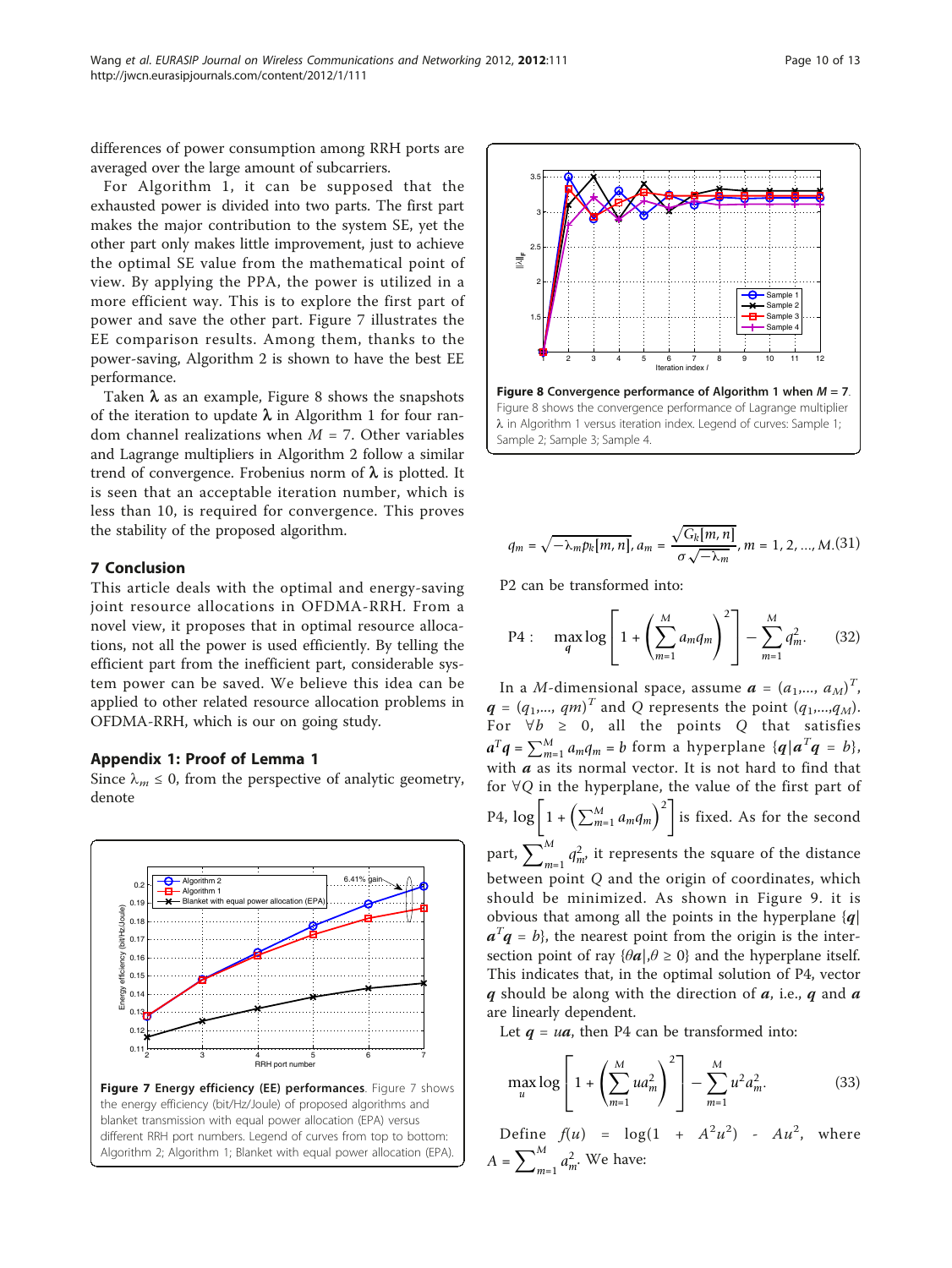<span id="page-10-0"></span>

Figure 9 Direction of vector  $q$  for the optimality. Figure 9 shows the relationship between  $q$  and  $q$  to achieve the optimality for P4 in a M-dimensional space.

$$
\frac{\partial f(u)}{\partial u} = \frac{2A^2u}{\ln 2(1 + A^2u^2)} - 2Au = 0.
$$
 (34)

The optimal solution is  $u^* =$  $\sqrt{|A| \ln 2 - 1}$ *A* . From  $q =$  $u^*$ **a** and Equation (31),  $p_k^*$ [*m*, *n*] is given by:

$$
p_k^*[m, n] = \left[\frac{B - \ln 2}{B^2 \ln 2} \cdot \frac{G_k[m, n]}{\sigma^2 \lambda_m^2}\right]^+,
$$
 (35)

where  $B = \sum_{A}^{M}$ *m*=1 *Gk*[*m*, *n*]  $-\sigma^2\lambda_m$ .

We should note that *p*<sup>∗</sup> *<sup>k</sup>* [*m*, *n*] always has a positive value. In fact, according to LTE configurations [[4](#page-11-0)], it simply satisfies that  $\frac{G_k[m,n]}{\sigma^2} \gg 1$  in the simulation. The initial value of  $\lambda_m$  ( $\lambda_m \leq 0$ ) is generated according to  $\|\lambda_m\|_F = 1$  and will be a small number in the iteration, as shown in Figure [8](#page-9-0). Therefore, we have  $\boldsymbol{\Sigma}^M$ *m*=1 *Gk*[*m*, *n*]  $\frac{\partial P_n[m,n]}{\partial \sigma^2 \lambda_m} > \ln 2$  and  $p_k^* [m,n] > 0$ .

### Appendix 2: Proof of Lemma 2

According to Equation (23), for  $\forall \lambda'$ , we have

$$
g(\lambda') = \max_{p,\rho} \mathcal{L}\left(p(\lambda'), \rho(\lambda'), \lambda'\right),\tag{36}
$$

where

$$
\mathcal{L}\left(p(\mathbf{\lambda}'),\rho(\mathbf{\lambda}'),\mathbf{\lambda'}\right) = \sum_{k=1}^{K} \sum_{n=1}^{N} \rho_k[n](\mathbf{\lambda}') \cdot \log\left(1 + \frac{1}{\sigma^2} \left(\sum_{m=1}^{M} \sqrt{G_k[m,n]p_k[m,n](\mathbf{\lambda'})}\right)^2\right) + \sum_{j=1}^{M} \lambda'_j \left(\sum_{k=1}^{K} \sum_{n=1}^{N} \rho_k[n](\mathbf{\lambda}')p_k[m,n](\mathbf{\lambda}') - P\right).
$$
\n(37)

Let  $\rho^*(\lambda)$ ,  $p^*(\lambda)$  be the optimal solution for minimizing  $g(\lambda)$ , according to Equation (37), we have:

$$
g(\lambda') \geq \sum_{k=1}^{K} \sum_{n=1}^{N} \rho_k^* [n](\lambda) \cdot \log \left( 1 + \frac{1}{\sigma^2} \left( \sum_{m=1}^{M} \sqrt{G_k[m, n] p_k^* [m, n](\lambda)} \right)^2 \right) + \sum_{j=1}^{M} \lambda'_j \left( \sum_{k=1}^{K} \sum_{n=1}^{N} \rho_k^* [n](\lambda) p_k^* [m, n](\lambda) - P \right).
$$
 (38)

The right-hand side of the above inequality can be rewritten as

$$
g(\lambda') \ge g(\lambda) + \sum_{j=1}^{M} (\lambda'_j - \lambda_j) \left( \sum_{k=1}^{K} \sum_{n=1}^{N} \rho_k^*(\lambda) p_k^*[m, n](\lambda) - P \right), \quad (39)
$$

which verifies the definition of sub-gradient and completes the proof.

### Appendix 3: Proof of Lemma 3

The derivative of  $f(x)$  is

$$
f(x)' = \frac{1}{x^2} \left[ \frac{wx}{(1+wx)\ln 2} - \log(1+wx) \right],
$$
 (40)

where  $\frac{1}{x^2}$  is positive if  $x > 0$  and denote

$$
g(x) = \frac{wx}{(1 + wx) \ln 2} - \log(1 + wx). \tag{41}
$$

The derivative of  $g(x)$  is

$$
g(x)' = \frac{-w^2x}{\left(1 + wx\right)^2 \ln 2} < 0, \quad x > 0,\tag{42}
$$

which indicates that  $g(x)$  is monotonically decreasing when  $x > 0$ . Since  $g(0) = 0$ , it follows  $g(x) < 0$ , when  $x > 0$ 0. This proves that  $f(x) < 0$  from Equation (40). Therefore,  $f(x)$  is monotonically decreasing when  $x > 0$ .

### Appendix 4: Proof of Lemma 4

The problem could be formulated as:

$$
\max_{p_k[m,n]} \frac{1}{\sigma^2} \left( \sum_{m=1}^M \sqrt{G_k[m,n]} \sqrt{p_k[m,n]} \right)^2,
$$
\n
$$
\text{s.t.} \sum_{m=1}^M p_k[m,n] = \mu_k[n] P_T, \quad p_k[m,n] \ge 0, \quad \forall m, n. \tag{43}
$$

From the Cauchy-Schwarz inequality, it satisfies:

$$
\frac{1}{\sigma^2} \left( \sum_{m=1}^M \sqrt{G_k[m,n]} \sqrt{p_k[m,n]} \right)^2 \leq \frac{1}{\sigma^2} \sum_{m=1}^M \left( \sqrt{G_k[m,n]} \right)^2 \sum_{m=1}^M \left( \sqrt{p_k[m,n]} \right)^2
$$
\n
$$
= \frac{1}{\sigma^2} \sum_{m=1}^M G_k[m,n] \sum_{m=1}^M p_k[m,n] = \frac{1}{\sigma^2} \mu_k[n] P_T \cdot \sum_{m=1}^M G_k[m,n].
$$
\n(44)

The first inequality in (44) holds if and only if  $\sqrt{G_k[m,n]}$  and  $\sqrt{p_k[m,n]}$  are linearly dependent, which is:

$$
p_k^*[m, n] = \frac{G_k[m, n]}{\sum_{m=1}^M G_k[m, n]} \cdot \mu_k[n] P_T.
$$
 (45)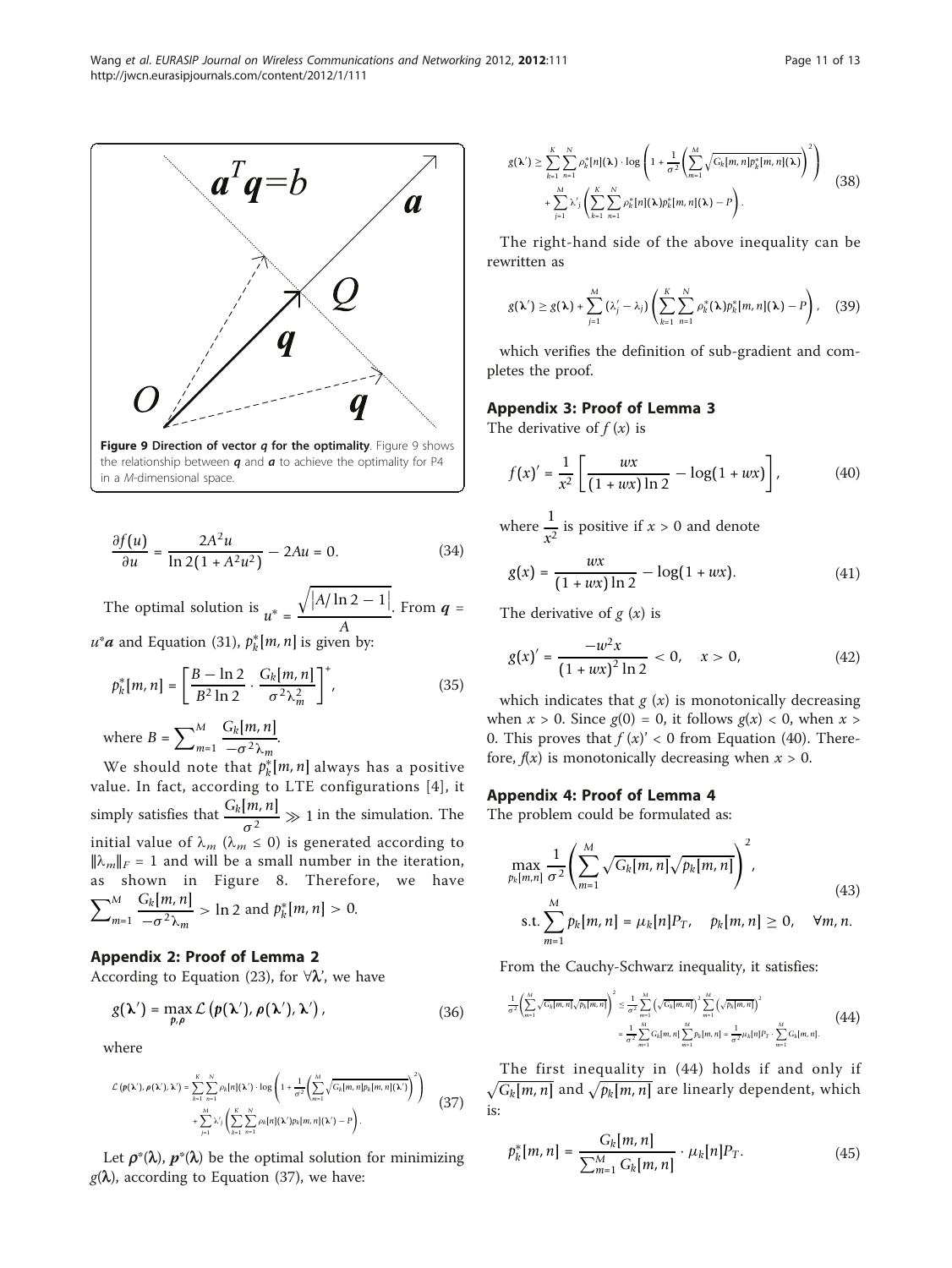### <span id="page-11-0"></span>Appendix 5: Proof of Lemma 5 Proof of 5.1:

When  $p_k^*[n]$  is linearly increased to  $p_k'[n]$ , according to Lemma 4 we can yield:

$$
\gamma_k^*[n]=\frac{1}{\sigma^2}\sum_{m=1}^M G_k[m,n]\sum_{m=1}^M p_k^*[m,n]\leq \frac{1}{\sigma^2}\sum_{m=1}^M G_k[m,n]\sum_{m=1}^M p_k'[m,n]=\gamma_k'[n]. \tag{46}
$$

Rewrite  $\eta$  from Equation (17) as:

$$
\eta(P) = \frac{1}{P}{\log _2}(1+\gamma) = \frac{1}{P}{\log _2}\left(1 + \frac{1}{\sigma^2}P\sum\limits_{m = 1}^M {\mathcal{G}_k}[m,n]\right) .\eqno(47)
$$

Substituting  $\gamma_k^* [n]$  and  $\gamma_k' [n]$  into Equation (47), from Lemma 3, it is easy to find out that:

$$
\eta \left( \sum_{m=1}^{M} p_{k}^{*}[m,n] \right) = \frac{1}{\sum_{m=1}^{M} p_{k}^{*}[m,n]} \log_{2} \left( 1 + \frac{1}{\sigma^{2}} \sum_{m=1}^{M} G_{k}[m,n] \sum_{m=1}^{M} p_{k}^{*}[m,n] \right)
$$
\n
$$
\geq \frac{1}{\sum_{m=1}^{M} p_{k}^{*}[m,n]} \log_{2} \left( 1 + \frac{1}{\sigma^{2}} \sum_{m=1}^{M} G_{k}[m,n] \sum_{m=1}^{M} p_{k}^{*}[m,n] \right) = \eta \left( \sum_{m=1}^{M} p_{k}^{*}[m,n] \right), \tag{48}
$$

which shows the reduction of EE.

Proof of 5.2:

Besides  $p_k^*[1, n] = P_0$ , let the PA for other RRH ports,  $p_k^*[i, n]$ , increase to  $p_k''[i, n]$ ,  $i = 2, ..., M$  (PCPP should be guaranteed for these RRH ports), and the related SNR is represented as  $\gamma_k''[n]$ . The sum amount of the increased PA will be:

$$
\hat{P}_k[n] = \sum_{m=1}^{M} p_k''[m,n] - \sum_{m=1}^{M} p_k^*[m,n].
$$
\n(49)

To make comparisons, first it is assumed that  $\hat{P}_k[n]$  is proportionally allocated to all the RRH ports according to Lemma 4 with the optimal SNR  $\hat{\gamma}_k[n]$ . From Lemma 5.1 and Equation (47), we will have:

$$
\eta\left(\sum_{m=1}^{M} p_k^* [m,n]\right) \ge \eta\left(\sum_{m=1}^{M} p_k^* [m,n] + \hat{P}_k[n]\right) = \eta\left(\sum_{m=1}^{M} p_k'' [m,n]\right). \quad (50)
$$

Second, since Lemma 4 gives the best SNR for a given total power  $\sum_{m=1}^{M} p_k''[m, n]$ , i.e.,  $\hat{\gamma}_k[n] \geq \gamma_k''[n]$ , there is:

$$
\eta\left(\sum_{m=1}^{M} p_{k}^{"}[m,n]\right) = \frac{1}{\sum_{m=1}^{M} p_{k}^{"}[m,n]} \log_2(1+\hat{\gamma}_{k}[n])
$$
\n
$$
\geq \frac{1}{\sum_{m=1}^{M} p_{k}^{"}[m,n]} \log_2(1+\gamma_{k}^{"}[n]) = \eta'\left(\sum_{m=1}^{M} p_{k}^{"}[m,n]\right).
$$
\n(51)

From both (50) and (51), we have  $\eta\left(\sum\nolimits_{m=1}^{M} p_k^{*}[m,n]\right) \geq \eta'\left(\sum\nolimits_{m=1}^{M} p''_k[m,n]\right)$ , which completes the proof.

Proof of 5.3:

Lemma 5.3 can be proved similarly as 5.1. We omit the process to avoid duplication.

### Acknowledgements

This study was supported by Project NSF61121001, National Key Basic Research Program of China (973 Program) 2009CB320406, Chinese National Key Project under Grant No. 2010ZX03002-003-03, Chinese Program for New Century Excellent Talents in University (NCET) and EU FP7 S2EuNet project (247083).

### Author details

<sup>1</sup> Key Laboratory of Universal Wireless Communication, Ministry of Education Beijing, China <sup>2</sup>Wireless Technology Innovation Institute, Beijing University of Posts and Telecommunications, Beijing, China

### Received: 20 July 2011 Accepted: 15 March 2012 Published: 15 March 2012

### References

- 1. H Bolcskei, D Gesbert, C Papadias, AJ van der Veen, Space-Time Wireless Systems: From Array Processing to MIMO Communications (Cambridge University Press, Cambridge, 2006)
- 2. C Wong, R Cheng, K Lataief, R Murch, Multiuser OFDM with adaptive subcarrier, bit, and power allocation. IEEE J Sel Areas Commun. 17(10), 1747–1758 (1999). doi:10.1109/49.793310
- 3. E Oh, B Krishnamachari, X Liu, Z Niu, Towards dynamic energy-efficient operation of cellular network infrastructure. IEEE Commun Mag. 49(6), 56–61 (2011)
- 4. 3GPP, {TR 36.814 V9.0.0: Further Advancements for E-UTRA, Physical Layer Aspects}. (2010)
- 5. S Zhou, M Zhao, X Xu, J Wang, Y Yao, Distributed wireless communication system: a new architecture for future public wireless access. IEEE Commun Mag. 41(3), 108–113 (2003). doi:10.1109/MCOM.2003.1186553
- 6. W Roh, A Paulraj, MIMO channel capacity for the distributed antenna, in IEEE 56th Proceedings on Vehicular Technology Conference, vol. 2. (Vancouver, BC, Sep, 2002), pp. 706–709
- 7. W Choi, J Andrews, Downlink performance and capacity of distributed antenna systems in a multicell environment. IEEE Trans Wirel Commun. 6, 69–73 (2007)
- 8. N Dawod, I Marsland, R Hafez, Improved transmit steering for MIMO-OFDM downlinks with distributed base station antenna arrays. IEEE J Sel Areas Commun. 24(3), 419–426 (2006)
- 9. J Zhang, R Chen, J Andrews, A Ghosh, R Heath, Networked MIMO with clustered linear precoding. IEEE Trans Wirel Commun. 8(4), 1910–1921 (2009)
- 10. T Koike-Akino, A Molisch, C Duan, Z Tao, P Orlik, Capacity, MSE and secrecy analysis of linear block precoding for distributed antenna systems in multiuser frequency-selective fading channels. IEEE Trans Commun. 59(3), 888–900 (2011)
- 11. X Wang, P Zhu, M Chen, Antenna location design for generalized distributed antenna systems. IEEE Commun Lett. 13(5), 315–317 (2009)
- 12. P Marsch, G Fettweis, A decentralized optimization approach to backhaulconstrained distributed antenna systems, in IEEE 16th IST, Mobile and Wireless Communications Summit, Budapest, 1–5 (July 2007)
- 13. H Zhang, N Mehta, A Molisch, J Zhang, H Dai, Asynchronous interference mitigation in cooperative base station systems. IEEE Trans Wirel Commun. 7, 155–165 (2008)
- 14. M Karakayali, G Foschini, R Valenzuela, Network coordination for spectrally efficient communications in cellular systems. IEEE Wirel Commun. 13(4), 56–61 (2006). doi:10.1109/MWC.2006.1678166
- 15. W Yu, T Lan, Transmitter optimization for the multi-antenna downlink with per-antenna power constraints. IEEE Trans Signal Process. 55(6), 2646–2660 (2007)
- 16. S Xinghua, H Zhiqiang, N Kai, W Weiling, A hierarchical resource allocation for OFDMA distributed wireless communication systems, in IEEE Global Telecommunications Conference 2007, Washington, DC, pp. 5195–5199 (Nov 2007)
- 17. K Lee, V Leung, Fair allocation of subcarrier and power in an OFDMA wireless mesh network. IEEE J Sel Areas Commun. 24(11), 2051-2060 (2006)
- 18. L Ling, T Wang, Y Wang, C Shi, Schemes of power allocation and antenna port selection in OFDM distributed antenna systems, in IEEE 72nd Vehicular Technology Conference Fall, Ottawa, ON, pp. 1–5 (Sept. 2010)